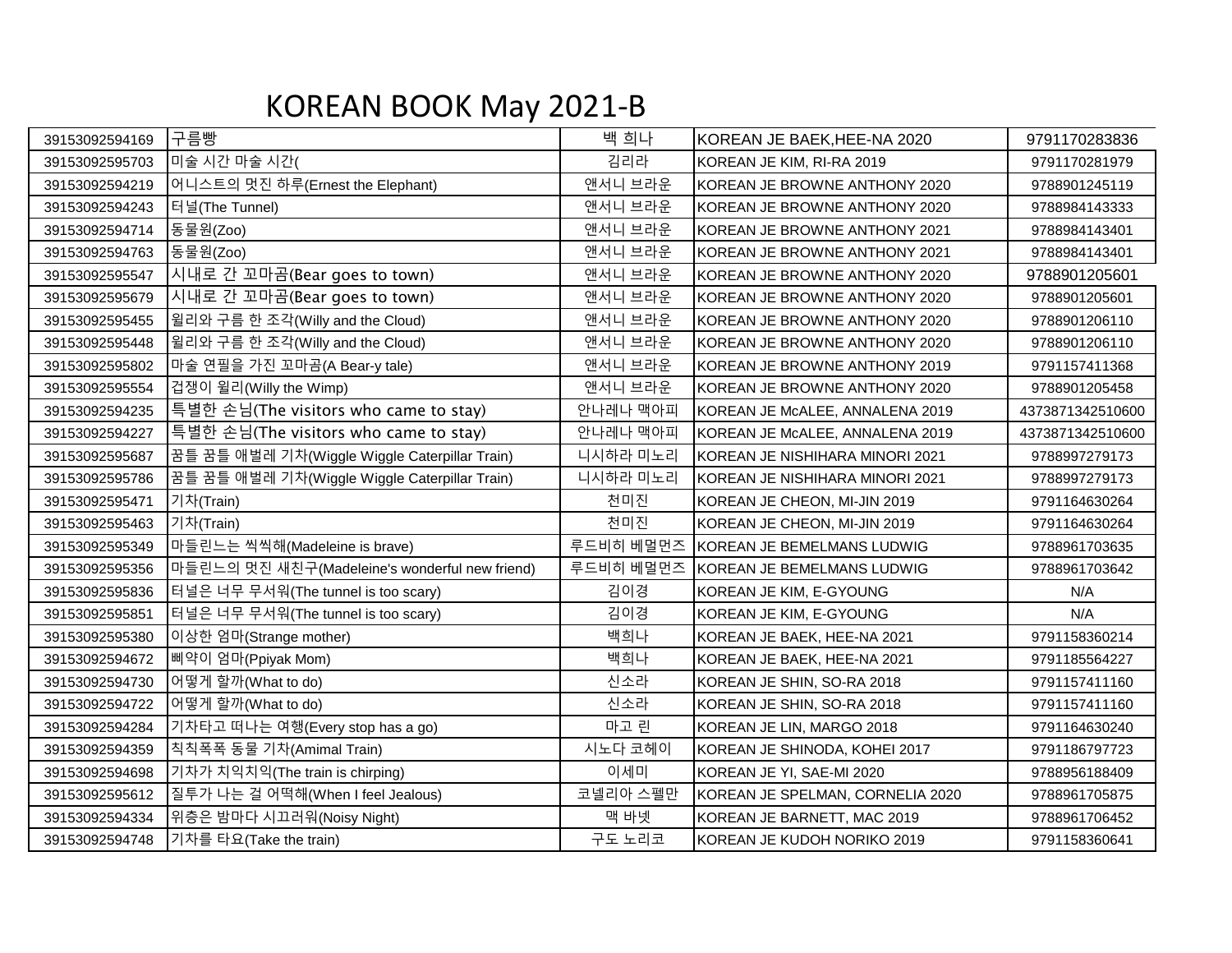| 39153092595661 | 기차가 덜컹덜컹(Trains rattle)                        | 구도 노리코    | KOREAN JE KUDOH NORIKO 2021                     | 9788961705936 |
|----------------|------------------------------------------------|-----------|-------------------------------------------------|---------------|
| 39153092594466 | 사자 자격증 따기(Loon Lessons)                        | 존 에이지     | KOREAN JE AGEE, JON 2019                        | 9791158360061 |
| 39153092594326 | 아주아주 큰 침대(The big bed)                         | 분미 라디탄    | KOREAN JE LADITAN, BUNMI 2020                   | 9788961707121 |
| 39153092594250 | 금붕어 유령(Goldfish Ghost)                         | 레모니 스니켓   | KOREAN JE SNICKET LEMONY 2019                   | 9788961705844 |
| 39153092595794 | 트라우마, 어떻게 극복할까(A Terrible thing happened)      | 마거릿 M. 홈스 | KOREAN JE HOLMES MARGERET 2017                  | 9788961706629 |
| 39153092595331 | 지렁이의 일기(Diary of a Worm)                       | 도린 크로닌    | KOREAN JE CRONIN DOREEN 2018                    | 9788961707206 |
| 39153092595414 | 헤이, 보이(Hey, Boy)                               | 벤자민 스트라우스 | KOREAN JE STROUSE, BENJAMIN 2019                | 9788961707206 |
| 39153092595695 | 바이러스를 조심해(Germs are not for Sharing)           |           | 엘리자베스 베르딕 KOREAN JE VERDICK, ELIZABETH 2017     | 9788961705868 |
| 39153092595323 | 도서관에서 길을 잃었어(Lost in the library)              | 조시 펑크     | KOREAN JE FUNK, JOSH 209                        | 9788961707367 |
| 39153092594623 | 코끼리 왕 바바의 놀라운 이야기(An amazing story of Baba the | 장 드 브루노프  | KOREAN JE BRUNHOFF JEAN DE 2015                 | 9788961705011 |
| 39153092594615 | 동물원? 도서관?(Wild about books)                    | 주디 시에라    | KOREAN JE SIERRIA, JUDY 2017                    | 9788961705905 |
| 39153092595778 | 내 이름은 난민이 아니야(My name is not Refugee)          | 케이트 밀너    | KOREAN JE MILNER KATE 2019                      | 9788961706582 |
| 39153092595760 | 빙빙빙 지구 소용돌이의 비밀(Swirl by Swirl)                | 조이스 시드먼   | KOREAN JE SIDMAN JOYCE 2018                     | 9788961706667 |
| 39153092594631 | 집에서도 조심조심(At home)                             | 클레어 레웰린   | KOREAN JE LIEWELLYN, CLAIRE 2017                | 9788961706131 |
| 39153092594292 | 화를 낼까? 화를 풀까?(When Miles got mad)              | 마더 컴페니    | KOREAN JE KURTZMAN SAMANTHA 2019                | 9788961707077 |
| 39153092594300 | 일루미늄 캔의 모험(The Adventures of an Aluminum can)  | 앨리슨 인치스   | KOREAN JE INCHES, ALISON 2020                   | 9788961707619 |
| 39153092594276 | 기차 여행은 즐거워요(Traveling by train is fun)         |           | 엘리자베스 드 랑빌리KOREAN JE LAMBILLY ELISABETH DE 2017 | 9788952785602 |
| 39153092594318 | 기차는 왜 덜컹거리며 갈까(Why does the train rattle?)     | 홍건국       | KOREAN JE HONG, GEON-GOOK                       | 9788964281994 |
| 39153092595000 | 타요의 신나는 하루(Go Tayo)                            | 키즈 아이콘    | KOREAN JE TAYO FUNDAY                           | 9788964130421 |
| 39153092595133 | 뽀롱뽀롱 뽀로로 크리스마스 선물(Pororo)                      | 키즈 아이콘    | KOREAN JE PORORO CHRISTMAS GIFT                 | 9788964133323 |
| 39153092595109 | 뽀롱뽀롱 뽀로로 크리스마스 선물(Pororo)                      | 키즈 아이콘    | KOREAN JE PORORO CHRISTMAS GIFT                 | 9788964133323 |
| 39153092595075 | 뽀로로와 잠자는 공주님(Pororo)                           | 키즈 아이콘    | KOREAN JE PORORO SLEEPING PRINCESS              | 9788964133545 |
| 39153092595067 | 뽀로로와 잠자는 공주님(Pororo)                           | 키즈 아이콘    | KOREAN JE PORORO SLEEPING PRINCESS              | 9788964133545 |
| 39153092595190 | 뽀로로와 마법나라(Pororo)                              | 키즈 아이콘    | KOREAN JE PORORO MAGIC COUNTRY                  | 9788964133149 |
| 39153092595125 | 뽀로로와 마법나라(Pororo)                              | 키즈 아이콘    | KOREAN JE PORORO MAGIC COUNTRY                  | 9788964133149 |
| 39153092595174 | 뽀로로는 채소를 좋아해요(Pororo)                          | 키즈 아이콘    | KOREAN JE PORORO VEGETABLES                     | 9788964133576 |
| 39153092595182 | 뽀로로는 채소를 좋아해요(Pororo)                          | 키즈 아이콘    | KOREAN JE PORORO VEGETABLES                     | 9788964133576 |
| 39153092595018 | 나도 병원에 갈수 있어(Pororo)                           | 키즈 아이콘    | KOREAN JE PORORO HOSPITAL                       | 9788964133590 |
| 39153092595034 | 나도 병원에 갈수 있어(Pororo)                           | 키즈 아이콘    | KOREAN JE PORORO HOSPITAL                       | 9788964133590 |
| 39153092594938 | 똑딱뚝딱 만능 로봇(Pororo)                             | 키즈 아이콘    | KOREAN JE PORORO ROBOT                          | 9788964133569 |
| 39153092594920 | 뚝딱뚝딱 만능 로봇(Pororo)                             | 키즈 아이콘    | KOREAN JE PORORO ROBOT                          | 9788964133569 |
| 39153092595026 | 나도 할수 있어! 뽀로로(Pororo)                          | 키즈 아이콘    | KOREAN JE PORORO I CAN                          | 9788964135723 |
| 39153092595059 | 나도 할수 있어! 뽀로로(Pororo)                          | 키즈 아이콘    | KOREAN JE PORORO I CAN                          | 9788964135723 |
| 39153092595208 | 이기고 싶어요(Pororo)                                | 키즈 아이콘    | KOREAN JE PORORO WIN                            | 9788964134061 |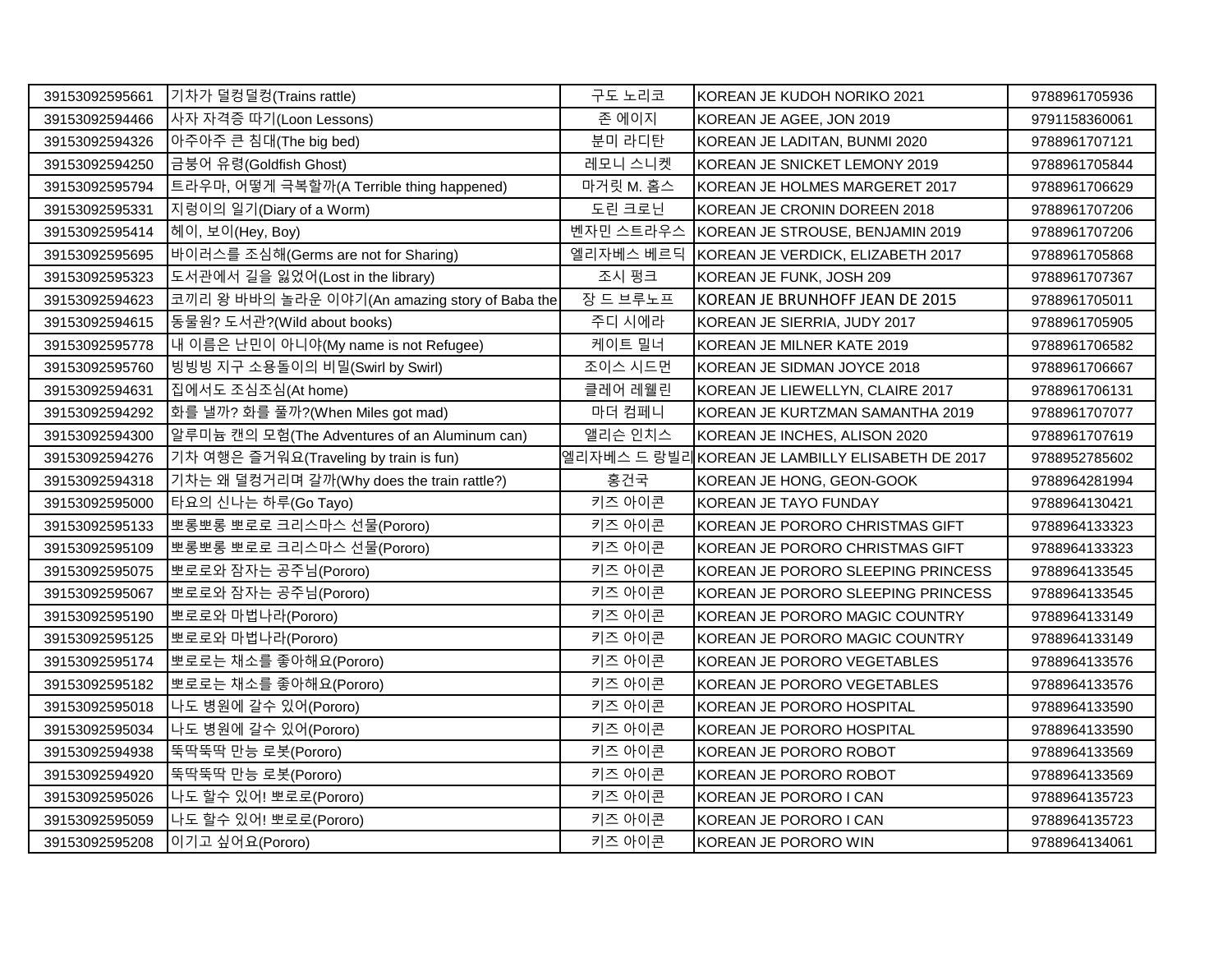| 39153092595257 | 이기고 싶어요(Pororo)               | 키즈 아이콘    | KOREAN JE PORORO WIN             | 9788964134061 |
|----------------|-------------------------------|-----------|----------------------------------|---------------|
| 39153092594961 | 빨간 모자 패티(Pororo)              | 키즈 아이콘    | KOREAN JE PORORO PATTY           | 9788964135693 |
| 39153092594979 | 빨간 모자 패티(Pororo)              | 키즈 아이콘    | KOREAN JE PORORO PATTY           | 9788964135693 |
| 39153092594904 | 가장 멋진 기차(Pororo)              | 키즈 아이콘    | KOREAN JE PORORO TRAIN           | 9788964133606 |
| 39153092594912 | 가장 멋진 기차(Pororo)              | 키즈 아이콘    | KOREAN JE PORORO TRAIN           | 9788964133606 |
| 39153092594987 | 뽀로로의 꾀병(Pororo)               | 키즈 아이콘    | KOREAN JE PORORO FAKE            | 9788964134078 |
| 39153092594995 | 뽀로로의 꾀병(Pororo)               | 키즈 아이콘    | KOREAN JE PORORO FAKE            | 9788964134078 |
| 39153092595083 | 친구야, 안녕(Pororo)               | 키즈 아이콘    | KOREAN JE PORORO HELLO           | 9788964136508 |
| 39153092595042 | 친구야, 안녕(Pororo)               | 키즈 아이콘    | KOREAN JE PORORO HELLO           | 9788964136508 |
| 39153092594870 | 뽀로로와 요리사 로봇(Pororo)           | 키즈 아이콘    | KOREAN JE PORORO COOK ROBOT      | 9788964135686 |
| 39153092594862 | 뽀로로와 요리사 로봇(Pororo)           | 키즈 아이콘    | KOREAN JE PORORO COOK ROBOT      | 9788964135686 |
| 39153092595307 | 하늘을 날고 싶어요(Pororo)            | 키즈 아이콘    | KOREAN JE PORORO FLY             | 9788964134085 |
| 39153092595372 | 하늘을 날고 싶어요(Pororo)            | 키즈 아이콘    | KOREAN JE PORORO FLY             | 9788964134085 |
| 39153092594888 | │참 잘했어요 뽀로로(Pororo)           | 키즈 아이콘    | KOREAN JE PORORO GREAT JOB       | N/A           |
| 39153092594896 | │참 잘했어요 뽀로로(Pororo)           | 키즈 아이콘    | KOREAN JE PORORO GREAT JOB       | N/A           |
| 39153092595315 | 크롱의 소원(Pororo)                | 키즈 아이콘    | KOREAN JE PORORO CRONG'S WISH    | 9788964133132 |
| 39153092595240 | 크롱의 소원(Pororo)                | 키즈 아이콘    | KOREAN JE PORORO CRONG'S WISH    | 9788964133132 |
| 39153092594805 | │참 잘했어요 크롱(Pororo)            | 키즈 아이콘    | KOREAN JE PORORO GREAT JOB CRONG | 9788964132609 |
| 39153092594839 | 참 잘했어요 크롱(Pororo)             | 키즈 아이콘    | KOREAN JE PORORO GREAT JOB CRONG | 9788964132609 |
| 39153092594821 | 우리는 친구(Pororo)                | 키즈 아이콘    | KOREAN JE PORORO WE ARE FRIENDS  | 9788964132593 |
| 39153092594813 | 우리는 친구(Pororo)                | 키즈 아이콘    | KOREAN JE PORORO WE ARE FRIENDS  | 9788964132593 |
| 39153092595539 | 구름빵-엄마의 립스틱(Cloud Bread)      | GIMC, DPS | KOREAN JE GIMC, DPS V.1          | 9788953581180 |
| 39153092595489 | 구름빵-키 크는 빵 주세요(Cloud Bread)   | GIMC, DPS | KOREAN JE GIMC, DPS V.2          | 9788953581166 |
| 39153092595513 | 구름빵-꿈이 너무 많아(Cloud bread)     | GIMC, DPS | KOREAN JE GIMC, DPS V.5          | 9788953583979 |
| 39153092595505 | 구름빵-콩닥콩닥 거짓말(Cloud bread)     | GIMC, DPS | KOREAN JE GIMC, DPS V.6          | 9788953583986 |
| 39153092595570 | 구름빵-이빨 빠진 날(Cloud bread)      | GIMC, DPS | KOREAN JE GIMC, DPS V.7          | 9788953584037 |
| 39153092595562 | 구름빵-토닥토닥 말다툼(Cloud bread)     | GIMC, DPS | KOREAN JE GIMC, DPS V.8          | 9788953584044 |
| 39153092595638 | 구름빵-욕심 바구니(Cloud bread)       | GIMC, DPS | KOREAN JE GIMC, DPS V.9          | 9788953584051 |
| 39153092595588 | 구름빵-내 맘대로 주인공(Cloud bread)    | GIMC, DPS | KOREAN JE GIMC, DPS V.10         | 9788953584068 |
| 39153092595497 | 구름빵-꾸물꾸물 지각대장(Cloud bread)    | GIMC, DPS | KOREAN JE GIMC, DPS V.11         | 9788953588196 |
| 39153092595521 | 구름빵-과일 좋아!채소 좋아!(Cloud bread) | GIMC, DPS | KOREAN JE GIMC, DPS V.12         | 9788953588202 |
| 39153092595646 | 구름빵-잘하는건 다 달라(Cloud bread)    | GIMC, DPS | KOREAN JE GIMC, DPS V.13         | 9788953588264 |
| 39153092595596 | 구름빵-동생이랑 안 놀아(Cloud bread)    | GIMC, DPS | KOREAN JE GIMC, DPS V.14         | 9788953588271 |
| 39153092595620 | 구름빵-약속은 지켜야 해(Cloud bread)    | GIMC, DPS | KOREAN JE GIMC, DPS V.15         | 9788953588288 |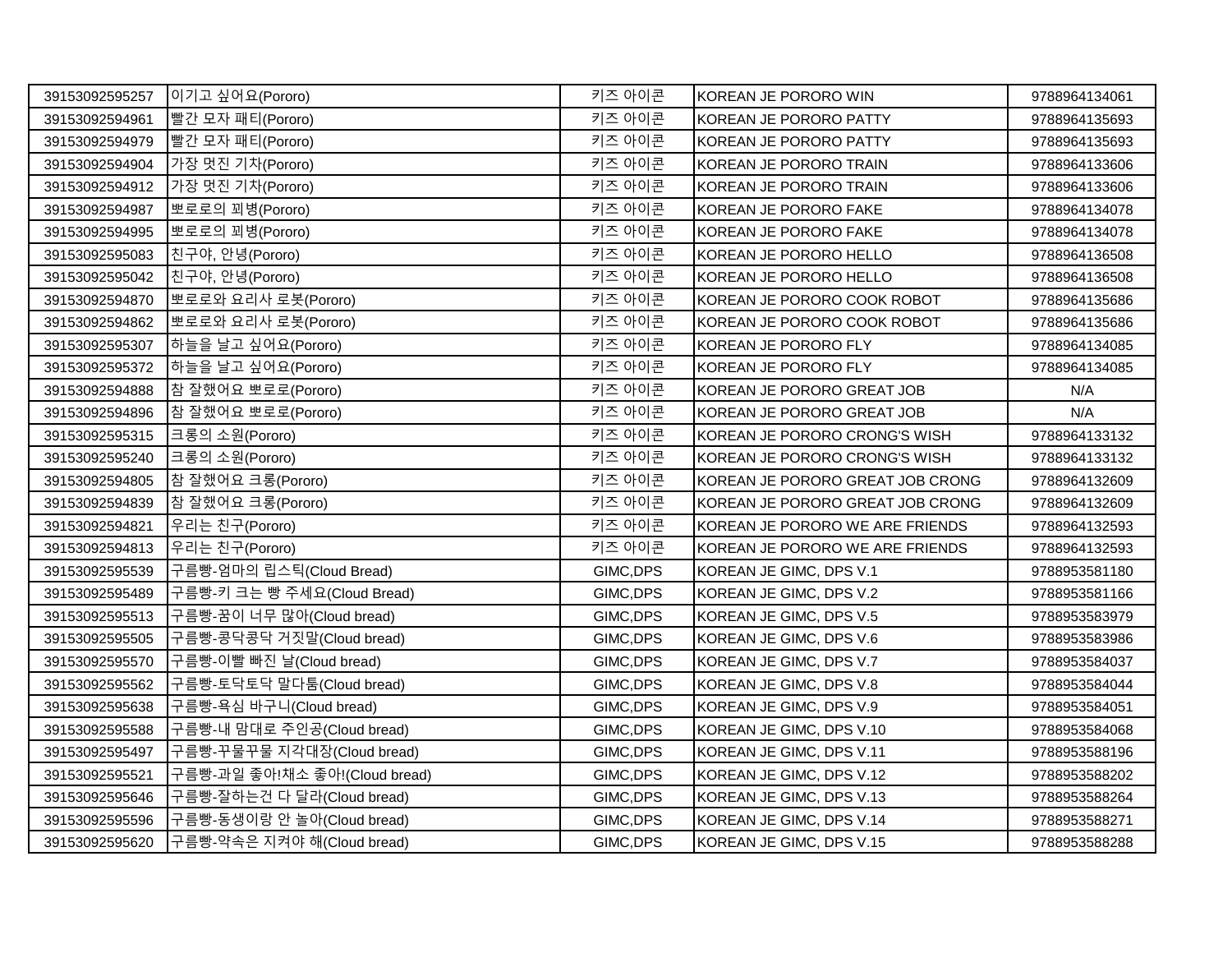| 39153092595653 | 구름빵-나도 자전거 탈래(Cloud bread)                       | GIMC, DPS | KOREAN JE GIMC, DPS V.16              | 9791195140053 |
|----------------|--------------------------------------------------|-----------|---------------------------------------|---------------|
| 39153092594847 | 꼭꼭 숨어라, 뽀로로(Pororo)                              | 키즈 아이콘    | KOREAN JE BOARD PORORO HIDE           | 9788964132234 |
| 39153092594854 | 꼭꼭 숨어라, 뽀로로(Pororo)                              | 키즈 아이콘    | KOREAN JE BOARD PORORO HIDE           | 9788964132234 |
| 39153092595273 | 뽀로로와 목욕해요(Take a bathe with Pororo)              | 키즈 아이콘    | KOREAN JE BOARD PORORO BATH           | 8809226724828 |
| 39153092595299 | 뽀로로와 목욕해요(Take a bathe with Pororo)              | 키즈 아이콘    | KOREAN JE BOARD PORORO BATH           | 8809226724828 |
| 39153092595265 | 뽀로로와 쿨쿨 자요( Sleep with Pororo)                   | 키즈 아이콘    | KOREAN JE BOARD PORORO SLEEP          | 8809226726549 |
| 39153092595281 | 뽀로로와 쿨쿨 자요( Sleep with Pororo)                   | 키즈 아이콘    | KOREAN JE BOARD PORORO SLEEP          | 8809226726549 |
| 39153092594953 | 일어날 시간이야, 뽀로로(Time to wake up Pororo)            | 키즈 아이콘    | KOREAN JE BOARD PORORO TIME TO WAKE   | 9788990812254 |
| 39153092594946 | 일어날 시간이야, 뽀로로(Time to wake up Pororo)            | 키즈 아이콘    | KOREAN JE BOARD PORORO TIME TO WAKE   | 9788990812254 |
| 39153092595950 | 기차를 타고 가요(Take the train)                        | 정연진       | KOREAN JE BOARD JEONG, YEON-JIN       | 9788996026037 |
| 39153092595422 | 유아 백과(Encyclopedia of Infants)                   | 키즈아이콘     | KOREAN JE BOARD ENCYCLOPEDIA OF INFAN | 9788964130124 |
| 39153092595364 | 세계의 동물(Animals of the World)                     | 키즈아이콘     | KOREAN JE BOARD ANIMALS OF THE WORLD  | 8809644080605 |
| 39153092595430 | 세계의 동물(Animals of the World)                     | 키즈아이콘     | KOREAN JE BOARD ANIMALS OF THE WORLD  | 8809644080605 |
| 39153092595992 | 우리 아빠(My Dad)                                    | 앤서니 브라운   | KOREAN JE BOARD BROWNE ANTHONY        | 9788901231433 |
| 39153092595984 | 우리 엄마(My Mother)                                 | 앤서니 브라운   | KOREAN JE BOARD BROWNE ANTHONY        | 9788901231440 |
| 39153092596040 | 우리 형(My Brother)                                 | 앤서니 브라운   | KOREAN JE BOARD BROWNE ANTHONY        | 9788901231457 |
| 39153092595976 | 마술연필을 가진 꼬마곰의 모험(The Adventures of a little Bear | 앤서니 브라운   | KOREAN JE BOARD BROWNE ANTHONY        | 9791157411474 |
| 39153092594391 | 무서워? 안 무서워(Are you scared or not?)               | 패트리셀리     | KOREAN JE BOARD PATRICELLI LESLIE     | 9788961708043 |
| 39153092594441 | 화가 나, 정말 화가나(I'm angry, I'm really angray)       | 패트리셀리     | KOREAN JE BOARD PATRICELLI LESLIE     | 9788961708036 |
| 39153092595216 | 안돼 안돼, 좋아 좋아(No No, Good Good)                   | 패트리셀리     | KOREAN JE BOARD PATRICELLI LESLIE     | 9788961704687 |
| 39153092595232 | 빠이빠이 기저귀(Bye Diaper)                             | 패트리셀리     | KOREAN JE BOARD PATRICELLI LESLIE     | 9788961704694 |
| 39153092595224 | 안아줘, 뽀뽀해줘(Give me a hug and Kiss)                | 패트리셀리     | KOREAN JE BOARD PATRICELLI LESLIE     | 9788961704670 |
| 39153092594474 | 안아줘, 뽀뽀해줘(Give me a hug and Kiss)                | 패트리셀리     | KOREAN JE BOARD PATRICELLI LESLIE     | 9788961704670 |
| 39153092595919 | 내 배꼽 어딨지?(Where is baby's belly button?)         | 캐런 카츠     | KOREAN JE BOARD KATZ KAREN            | 9788961706100 |
| 39153092595901 | 뽀뽀해 쪽쪽~(Counting Kisses)                         | 캐런 카츠     | KOREAN JE BOARD KATZ KAREN            | 9788961706087 |
| 39153092595935 | 세상에서 가장 멋진 뽀뽀(The greatest kiss in the world)    | 조애나 월시    | KOREAN JE BOARD TREASURE HOUSE        | 9788961706728 |
| 39153092595927 | 모두모두 잘 자라고 뽀뽀해(Kiss everyone good night)         | 앤 훳퍼드     | KOREAN JE BOARD TREASURE HOUSE        | 9788961706919 |
| 39153092594409 | 내 팬티 예쁘지?(Isn't my underwear pretty?)            | 프랜 마누시킨   | KOREAN JE BOARD TREASURE HOUSE        | 9788961707169 |
| 39153092594482 | 공주님도 응가를 한대(Princess poops, too)                 | 서맨서 버거    | IKOREAN JE BOARD TREASURE HOUSE       | 9788961708111 |
| 39153092595943 | 슈퍼맨도 응가를 한대(Superman poops, too)                 | 파라곤 북스    | KOREAN JE BOARD TREASURE HOUSE        | 9788961708135 |
| 39153092594375 | 기차 와요?(Does a Train come or not come?            | 기쿠치 치키    | KOREAN JE BOARD KIKUCHI CHIKI         | 9791165731298 |
| 39153092594268 | 분홍 줄(Pink yarn)                                  | 백희나       | KOREAN JE BOARD BAEK HEE-NA           | 9791165791759 |
| 39153092595869 | 기차가 칙칙폭폭(The train chuchu)                       | 히라기 미츠에   | KOREAN JE BOARD HIRAGI MITSUE         | 9791164630400 |
| 39153092594755 | 요리조리 열어보는 세계의 기차(Look inside trains))            | 알렉스 프리스   | KOREAN JE BOARD USBORNE               | 9791195631575 |